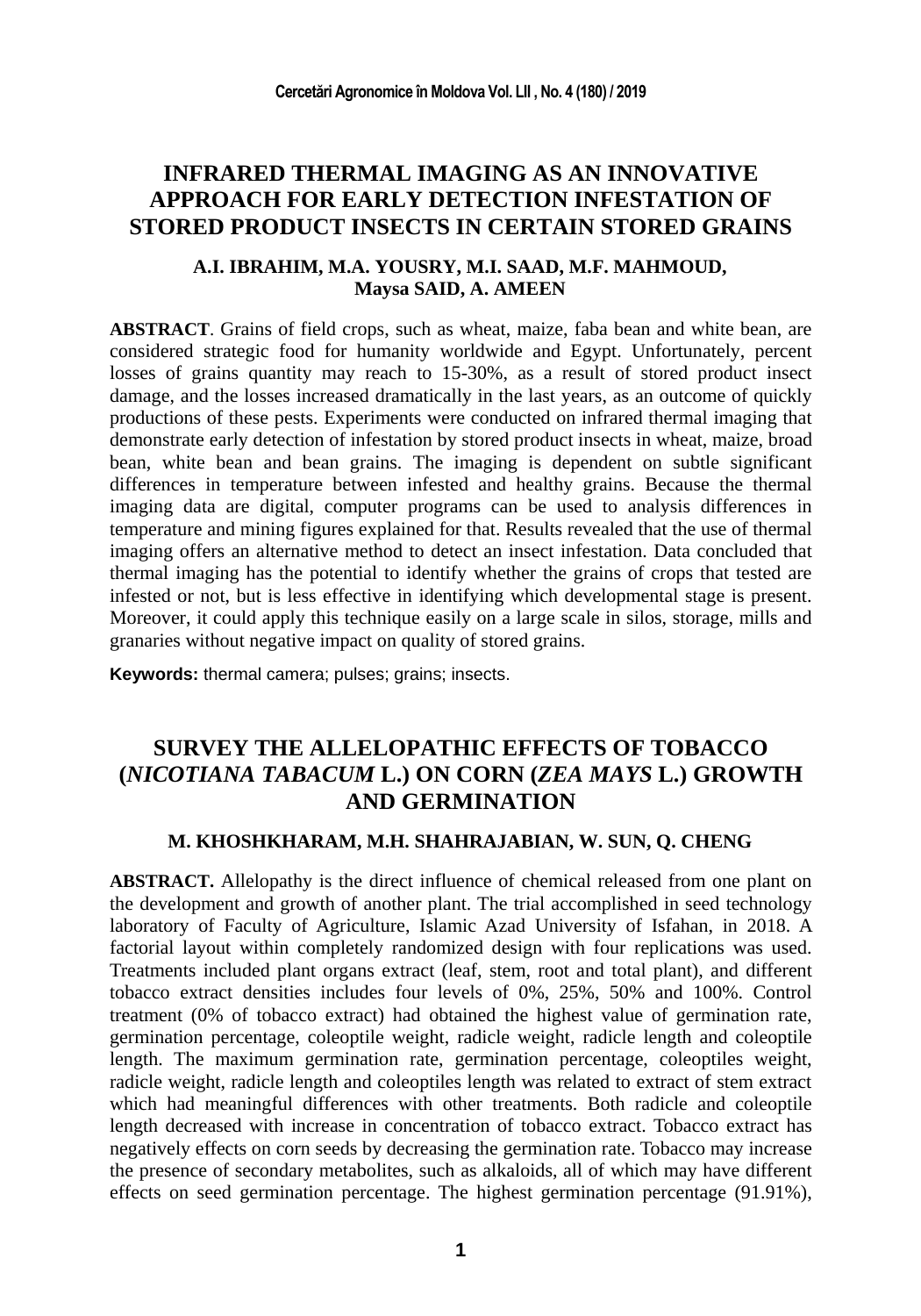coleoptile weight (0.046 mg), radicle weight (0.0161 mg), radicle length (7.24 mm), and coleoptiles length (6.45 mm) was related to interaction between control treatment (0% of extract) and stem extract. It is concluded that the extract of *Nicotiana tabacum* had both inhibitory and stimulatory effects on seedling growth of *Zea mays*.

**Keywords:** radicle length; radicle weight; organ extract; coleoptile length; coleoptile weight.

## **EFFECT OF DIFFERENT BORON APPLICATION ON COTTON YIELD COMPONENTS AND FIBER QUALITY PROPERTIES**

#### **Emine KARADEMIR, C. KARADEMIR**

**ABSTRACT.** This study was carried out to determine the effect of different boron application methods on cotton yield, plant growth and fiber technological properties. The study was conducted at Siirt University Faculty of Agriculture Department of Field Crops experimental area as randomized complete block design with four replications in 2018. Stoneville 468 cotton variety and boron liquid foliar fertilizer were used as material. Seven different boron applications were performed as (Control, 1000 cc ha<sup>-1</sup> at preflowering stage, 2000 cc ha<sup>-1</sup> at pre-flowering stage, 1000 cc ha<sup>-1</sup> at flowering stage, 2000 cc ha<sup>-1</sup> at flowering stage and 1000 cc ha<sup>-1</sup> at boll formation stage, 2000 cc ha<sup>-1</sup> at boll formation stage). The results of statistical analysis showed that there were significant differences between applications methods in terms of plant height and number of monopodial branches. But there were non-significant differences in terms of number of sympodial branches, number of first node of sympodial branch, number of nodes, height/node ratio, number of bolls, boll weight, seed cotton weight of per boll, number of seeds per boll, first picking percentage, 100 seeds weight, ginning percentage, seed cotton yield and fiber technological characteristics.In conclusion different application methods of boron increased plant height and number of monopodial branches of cotton when applied as 1000 and 2000  $\rm cc$  ha<sup>-1</sup> at pre-flowering stages.

**Keywords:** cotton; plant nutrition; plant growth; seed cotton yield.

### **SOIL PHOSPHORUS DYNAMICS OF SWEET POTATO-BASED CROPPING SYSTEM IN A RAINFOREST REGION OF NIGERIA**

### **I. KAREEM, E.A. AKINRINDE, Y. OLADOSU, S.Y. ABDULMALIQ, E.K. EIFEDIYI, S.Y. ALASINRIN, S.A. KAREEM**

**ABSTRACT.** To guard against soil phosphorus (P) toxicity in tuber production and have optimum tuber yield at lesser cost of P-fertilization, better understanding of the dynamics of phosphorus release in sandy loamy soil is inevitable. Therefore, this work was carried out to investigate the trend of P-release from time of application to its optimum release and its effect on sweet potato growth and tuber production. To achieve this, a 5-week incubation study under laboratory conditions was carried out to study P-release dynamics using different P sources. Similar experiment was conducted on the field using the same P sources and application rate to monitor the influence P-release rate on sweet potato production. Data on number of leaves, vine length, tuber yield, soil extractable phosphorus and phosphorus uptake of the plants were taken. Relationships between P-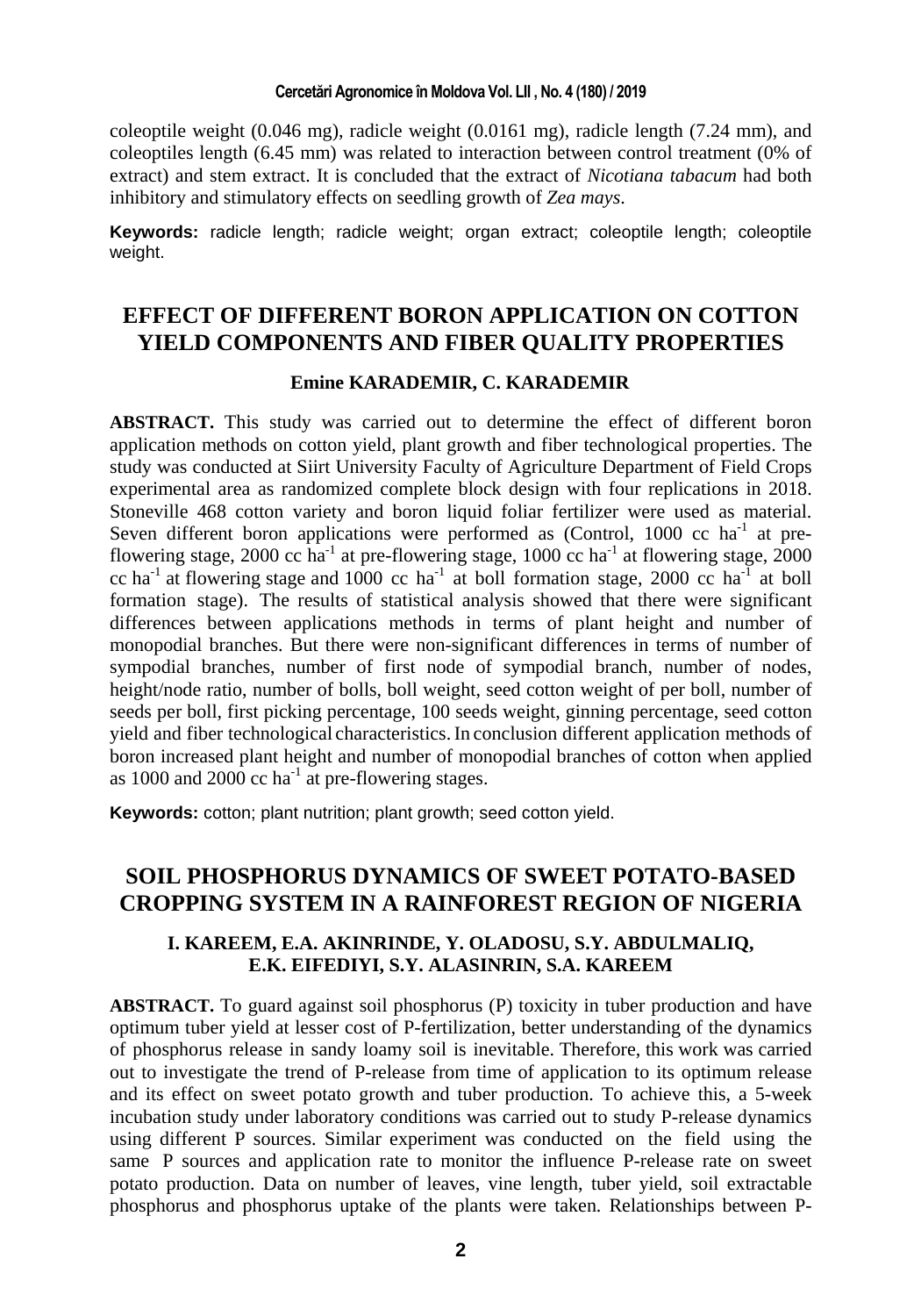uptake and tuber yield, number of leaves, vine length were also established. It was found that the trend of phosphorus release was a sigmoid shape. Leaf production and vine length were improved by P-application, while yield was suppressed. It is recommended that Pfertilizer should not be applied to the soil at short intervals to avoid nutrient toxicity.

**Keywords:** incubation; phosphorus sources; phosphorus uptake; P-release dynamics; tuber yield.

# **SEED GERMINATION AND MORPHO-PHYSIOLOGICAL CHARACTERIZATION OF THREE TOMATO (***LYCOPERSICON ESCULENTUM***) VARIETIES IRRIGATED WITH TREATED WASTEWATER**

### **I. ZOUAGRI, F. BEKHOUCHE, A. KHELOUFI, L. NOURI**

**ABSTRACT.** The ability to reuse treated wastewater (TWW) would be of significant benefit to agriculture whilst at the same time providing a valuable water resource. This study concerned the effects of three various levels of treated wastewater (0%, 50% and 100% TWW) on seed germination and plant development of three different varieties of tomato (*Lycopersicon esculentum*) (*viz.* Toufan, Heinz and Bouzina). Irrigation with TWW persisted 15 days for the germination stage and 120 days for the growth and development stage. A control plot irrigated with a pure water (groundwater) was also set up in order to compare the seeds and the plants response to different concentrations of irrigation water. The final germination was expressed as a percentage of the total number of seeds in each treatment. This study has demonstrated that treated wastewater improves the germination in Heinz variety and had no effect on both Toufan and Bouzina varieties whether it is pure or diluted by half. For the growth stage, the statistical analysis showed that the Toufan variety has tolerated successfully the TWW irrigation with its high and moderate concentrations, and this by analysing all the morpho-physiological parameters studied in this work (leaves numbers, stem and root length and dry biomass, relative water content and rate water loss).

**Keywords**: wastewater reuse; water quality; experimental crops; plant growth; salinity; agriculture.

# **EFFECTS OF CITRUS ROOTSTOCKS ON SOME PLANT NUTRIENT ELEMENTS ABSORPTION OF GRAFTED CULTIVARS**

#### **V. RAMEEH, M.R. RAMZANPOUR, R. MATANI**

**ABSTRACT.** Citrus rootstocks have prime effects on the size of tree and fruit, quality of fruit and micorhyza dependence, which make difference in their leaf mineral elements concentration in leaf of grafted cultivars on them. A pot factorial experiment with two factors including rootstocks (sour orange, Citrange, Rough Lemon, Citrumelo and Yozo) and grafted cultivars (Thomson Navel, Sanguine, Unshiu Tangerine) was carried out in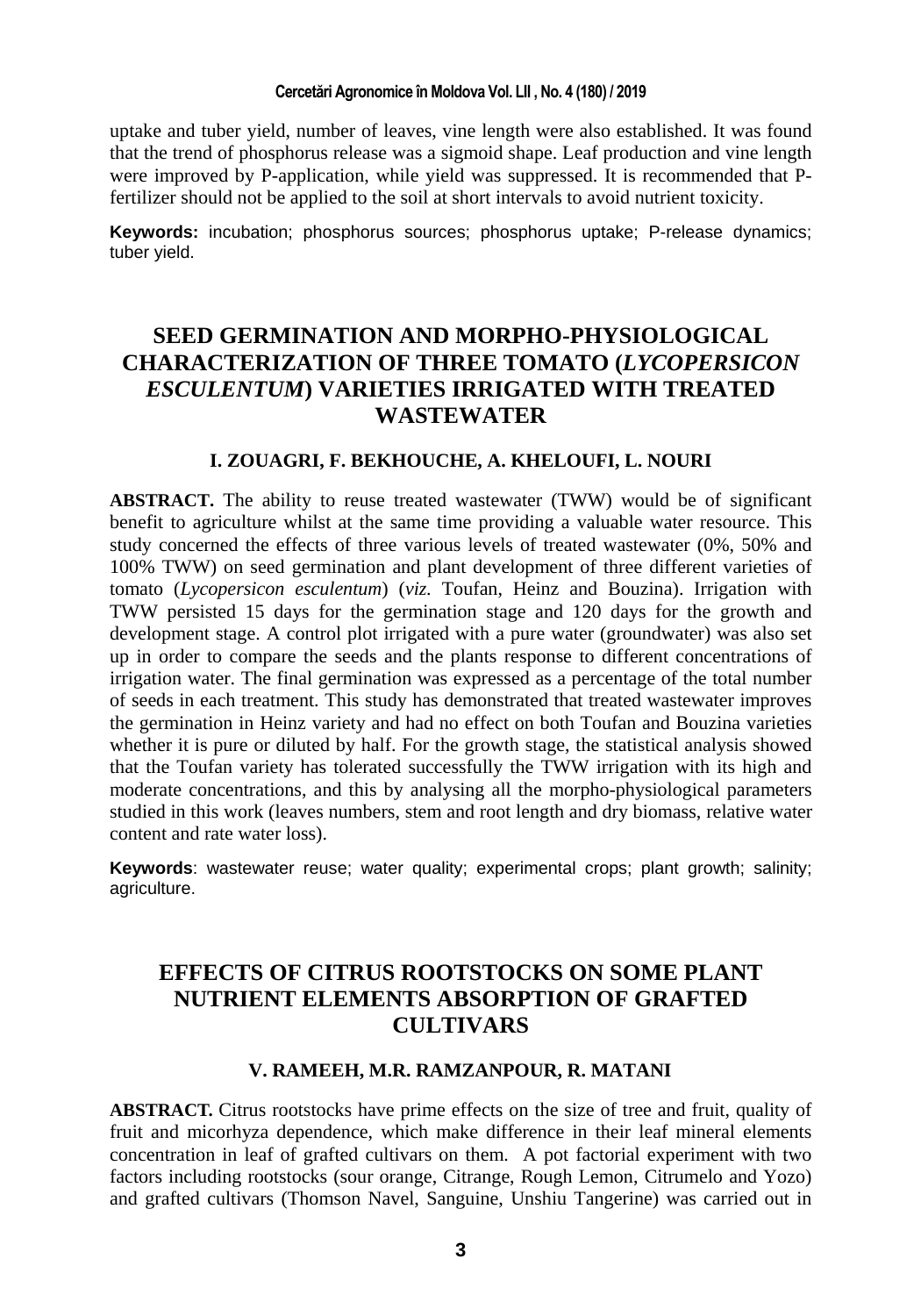farm conditions with three replications. The studied traits were concentrations of elements in leaves including nitrogen, phosphorus, potassium, sulfur, magnesium, iron, manganese, zinc and copper. The result of analysis of variance revealed significant mean squares of variety, rootstock and their interaction effects for the elements in leaves. Citrumelo rootstock had mainly effect on nutritional elements in leaves. Unshiu mandarin with Citrumelo rootstock had the most amount of nitrogen and sanguine variety with Citrange rootstock made the highest concentration of phosphorus and potassium in leaves of the grafted cultivar. Significant positive correlation of K with Fe and Zn indicating that all rootstocks with high mean value of K in leaf of grafted cultivar will have high amount of Fe and Zn. Significant positive correlation also detected between N and P of leaf of grafted cultivars in combination with different rootstocks; therefore, most of combinations with high mean value of N had also high mean value of P. Unshiu Tangerine had high variation for P, but Thomson Novel had lowest variation for this mineral element. Due to Significant positive correlation of S with Mg and Mn, most of rootstocks with high amount of S in leaf of grafted cultivar had high mean values of Mg and Mn in their leaf of grafted cultivars.

**Keywords**: concentration; factorial experiment; fruit quality; leaf; vegetative growth.

# **DURATION AND CONCENTRATION OF 1-METHYLCYCLOPROPENE TREATMENT: IMPACT ON RIPENING AND SHELF LIFE OF PARTIALLY RIPENED BANANAS**

### **F. MORADINEZHAD**

**ABSTRACT.** In order to improve the quality and extend the shelf life of bananas after gassing with ethylene at commercial treatment during transportation and storage the simultaneous application of ethylene and 1-methylcyclopropene were examined. Fruit were treated with 100  $\mu$ L L<sup>-1</sup> of ethylene for two consecutive days as a control, followed by 20 min ventilation each day, or simultaneously exposed to 1-MCP at different concentrations (30, 100 or 300 nL  $L^{-1}$  on the first day or second day, or treated with 1-MCP alone on the third day at 22ºC. Fruit from each treatment were used to evaluate external and internal quality parameters and shelf life. The results showed that shelf life increased significantly, compared to the control when 1-MCP was applied coincidently with ethylene in the second day and reapplied alone in the third day. The highest increase in shelf life (125%) was obtained when 1-MCP was applied on the second day at 30 nL L-<sup>1</sup> simultaneously with ethylene and at 300 nL  $L^{-1}$  alone on the third day, compared to the control in both harvest months. We conclude that simultaneous application of 1-MCP is more effective than the more common method of extending banana shelf life through application of 1-MCP after ethylene treatment.

**Keywords:** 1-MCP; ethylene; firmness; quality; weight loss.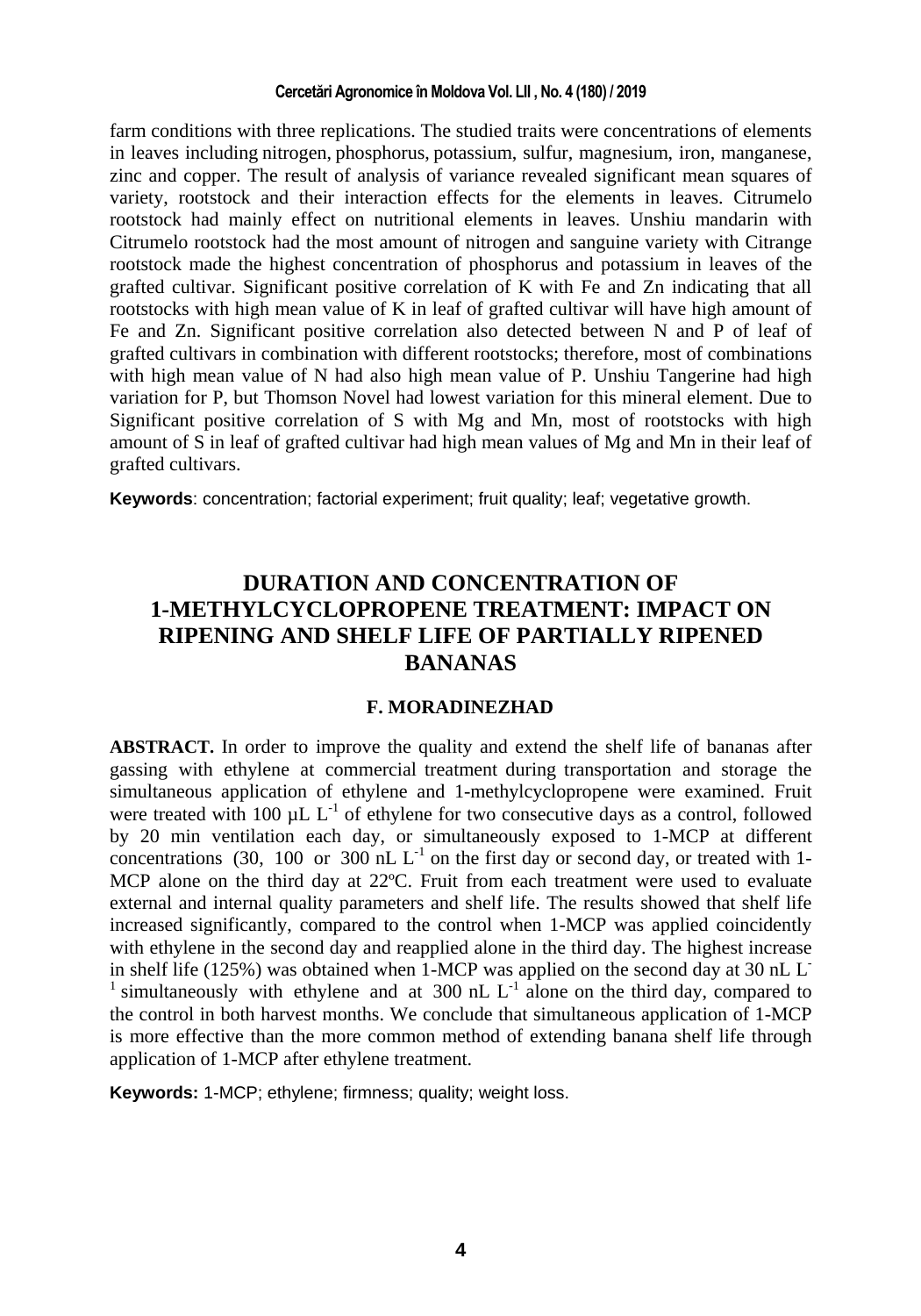## **SUSTAINABLE AGRICULTURAL PRACTICES AND RELATED PROBLEMS AMONG RICE FARMING HOUSEHOLDS IN KWARA STATE, NIGERIA**

### **K.K. OSASONA, G.B. AKINSOLA , M.F. SALAMI, L.O. ADEBISI, O.A. ADEBISI, O. FASHOLA**

**ABSTRACT.** Farmers in Nigeria are unpredictable unlike other developing countries where a good agronomic practices are used for a sustainable increase in rice production as result, the demand for rice consumption far overweighs rice production. This study presented empirical findings on the sustainable agricultural practices and its constraints among the rice farming households in one selected state of Nigeria. The study utilized primary data collected in 2019 using a four stage random sampling techniques. A total sample of 150 rice farmers was collected with the use of descriptive statistics, Likert-type scale and multinomial logistic regression model for analysis. The result indicates that the recommended sustainable agricultural practices (SAP) least adopted were the use of High Yielding Variety seed and agrochemicals probably due to their high cost. The factors that influences the full usage of SAP in rice farming were farm size, level of education, farming experience, extension contact and access to credit. Also, farm size and access to credit also influenced the partial usage of SAP. The major constraints limiting the usage were high cost of fertilizers, high cost of improved seed and unavailability agrochemicals. The study recommends that extension agents should visit local farmers more often and carry out more demonstrations on the usage of SAP.

**Keywords:** sustainable agriculture; rice farming households; multinomial logit; Kwara State; Nigeria.

## **PARTICIPATION OF RURAL WOMEN IN EXPLOITATION OF NON-TIMBER FOREST PRODUCTS AS A MEANS OF SUSTAINABLE LIVELIHOOD IN SOUTHWESTERN NIGERIA**

### **O.A. BAMIWUYE, B.O. ADISA, K.A. ADELOYE, M. FAMAKINWA**

**ABSTRACT.** The study examined the participation of rural women in exploitation of nontimber forest products (NTFPs), as a means of sustainable livelihood in Southwestern Nigeria. A number of 320 respondents were interviewed through pre-tested structured interview schedule in the four purposively selected forest reserves using a multistage sampling procedure. Data collected were presented using appropriate descriptive and inferential statistics. The mean age and mean year of experience in NTFPs exploitation were  $40.9 \pm 11.5$  years and  $16.4 \pm 3.4$  years, respectively. NTFPs participated by the respondents in the study area were palm fruits, vegetables, snails and fire wood among others. Actor categories identify in the NTFPs business chain were collectors, processors, traders among others. In addition, majority of the respondents show willingness to continue in NTFPs exploitation irrespective of alternative livelihood. The findings revealed that age  $(t=2.39)$ , number of hours of collection per week  $(t=3.48)$ , years of experience of NTFPs exploitation  $(t= -3.88)$  and external orientation  $(t=2.20)$  of respondents significantly contributed to their participation in NTFPs exploitation. The